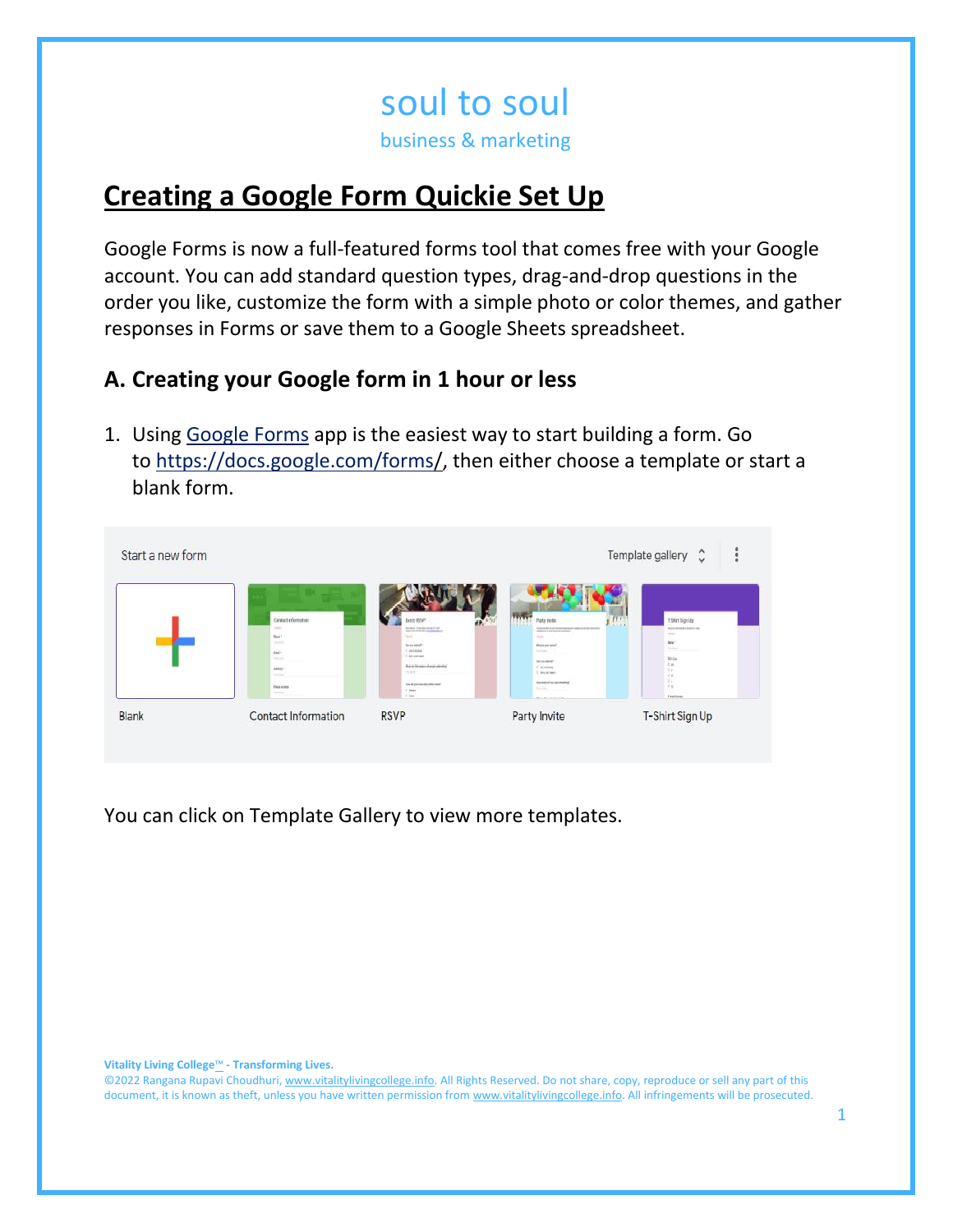2. After creating a blank form, first of all, give the title of the form. You can add the description as well.

| <b>TRANSFORMATION PROGRAM INTAKE FORM</b><br>for one to one therapy, coaching and wellness sessions | G |
|-----------------------------------------------------------------------------------------------------|---|
| Untitled title<br>Description (optional)                                                            |   |
| <b>Untitled Question</b><br>Option 1                                                                |   |

A blank form would look like this. You can also choose any template as per your requirements. There are many templates available.

3. All you need to do now is add questions. There are questions options from which you can choose.

**Vitality Living College**™ **- Transforming Lives.**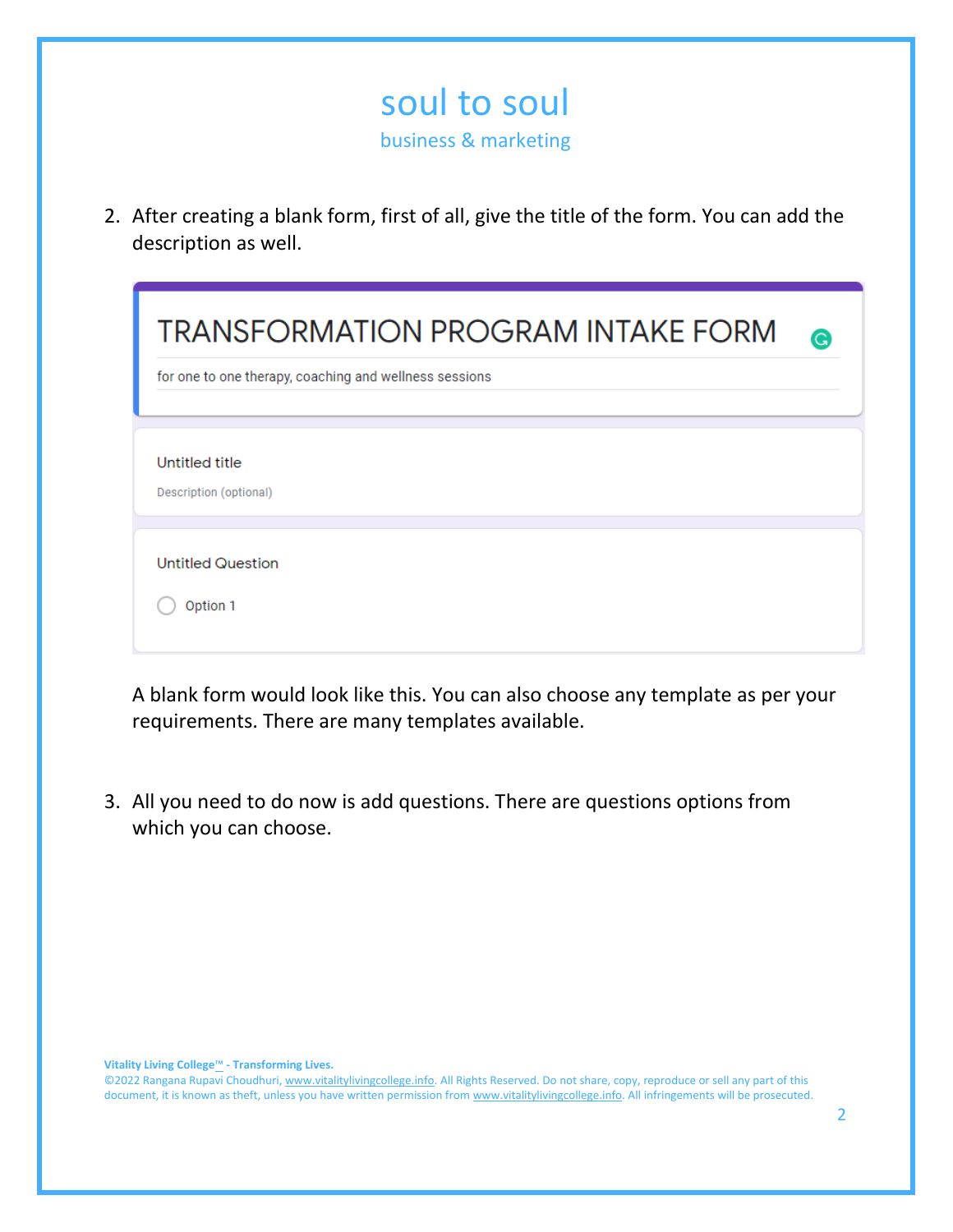| soul to soul<br>business & marketing                                     |    |              |                                      |
|--------------------------------------------------------------------------|----|--------------|--------------------------------------|
| ☆<br>All changes saved in Drive<br><b>Star</b><br>Questions<br>Responses |    | ≡            | Short answer<br>Paragraph            |
| <b>TRANSFORMATION PROGRAM INT @ Multiple choice</b>                      |    |              |                                      |
| for one to one therapy, coaching and wellness sessions                   |    | $\checkmark$ | Checkboxes<br>Drop-down              |
| <b>Untitled title</b><br>Description (optional)                          |    | Л            | File upload                          |
| $\frac{0}{0}$ = $\frac{0}{0}$ = $\frac{0}{0}$<br>Question<br>G           |    | ः            | Linear scale<br>Multiple-choice grid |
| Option 1                                                                 |    | ш            | Tick box grid                        |
| Add option or Add "Other"                                                |    | □            | Date                                 |
|                                                                          | ıП | ( C)         | Time                                 |

**Vitality Living College**™ **- Transforming Lives.**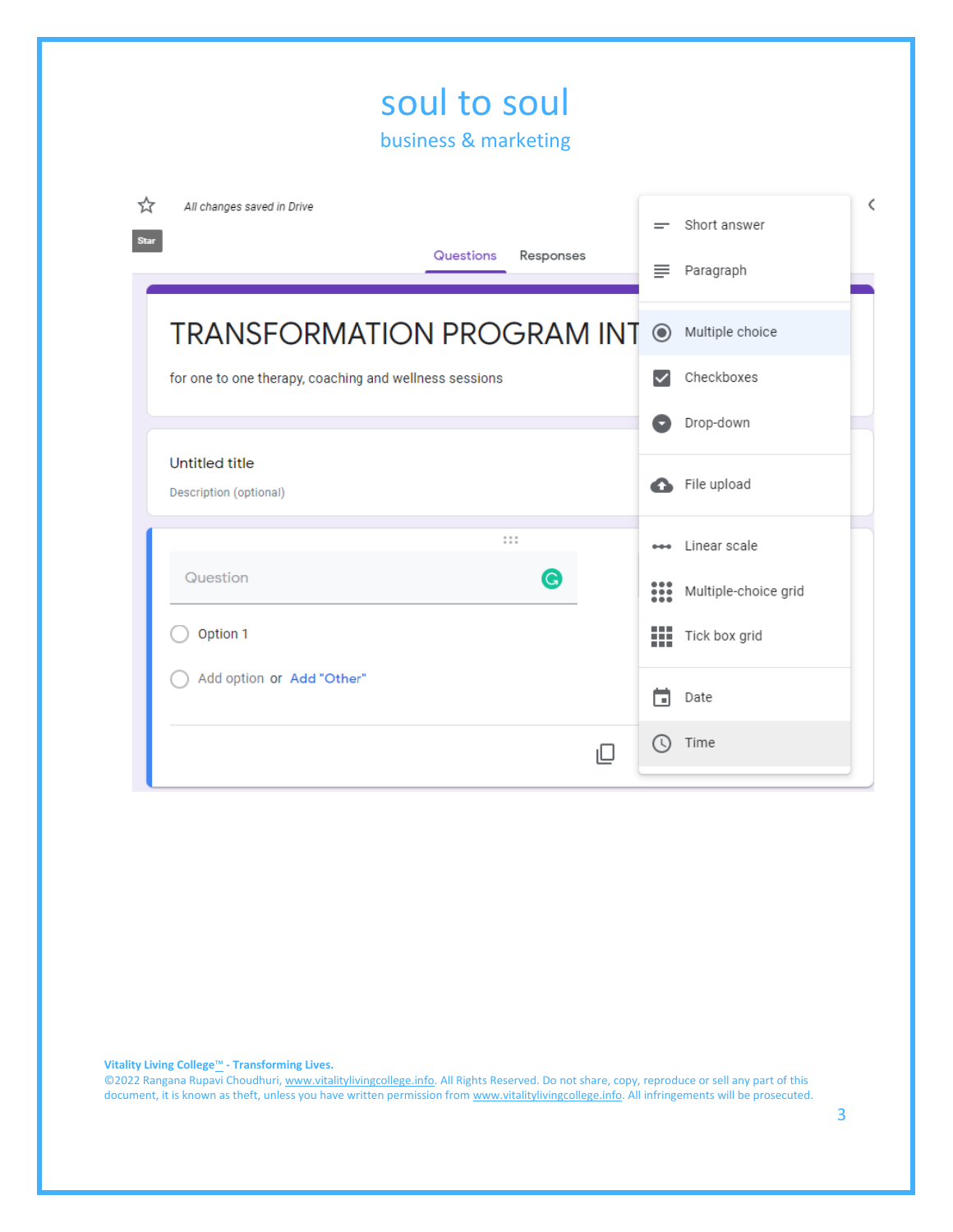

# **B. Types Of Questions**

#### **1. Short Answer**

The best way to collect answers and validate them is by using the short answer question. Such type of questions help you validate the answer too as it has a "Response Validation" option that you can use to validate user responses.

| 0.0.0<br>0.0.0    |   |                       |                          |
|-------------------|---|-----------------------|--------------------------|
| Question          |   | $=$ Short answer      | $\overline{\phantom{a}}$ |
| Short-answer text |   |                       |                          |
|                   |   |                       |                          |
|                   | 面 | Required <sub>2</sub> | $\ddot{\cdot}$           |

## To enter "Response Validation", click on the three dots at the bottom.

| 1.11              |   |     |              |                          | $\oplus$                      |
|-------------------|---|-----|--------------|--------------------------|-------------------------------|
| Question          |   | $=$ | Short answer | $\overline{\phantom{a}}$ | Э                             |
|                   |   |     |              |                          |                               |
| Short-answer text |   |     |              |                          | Tт                            |
|                   |   |     |              |                          | $\Box$                        |
|                   |   |     |              |                          | $\boxed{\blacktriangleright}$ |
|                   | ⊍ | 画   | Required     | ÷                        | ≘                             |
|                   |   |     |              | Show                     |                               |
|                   |   |     |              |                          | Description                   |
|                   |   |     |              |                          | Response validation           |

**Vitality Living College**™ **- Transforming Lives.**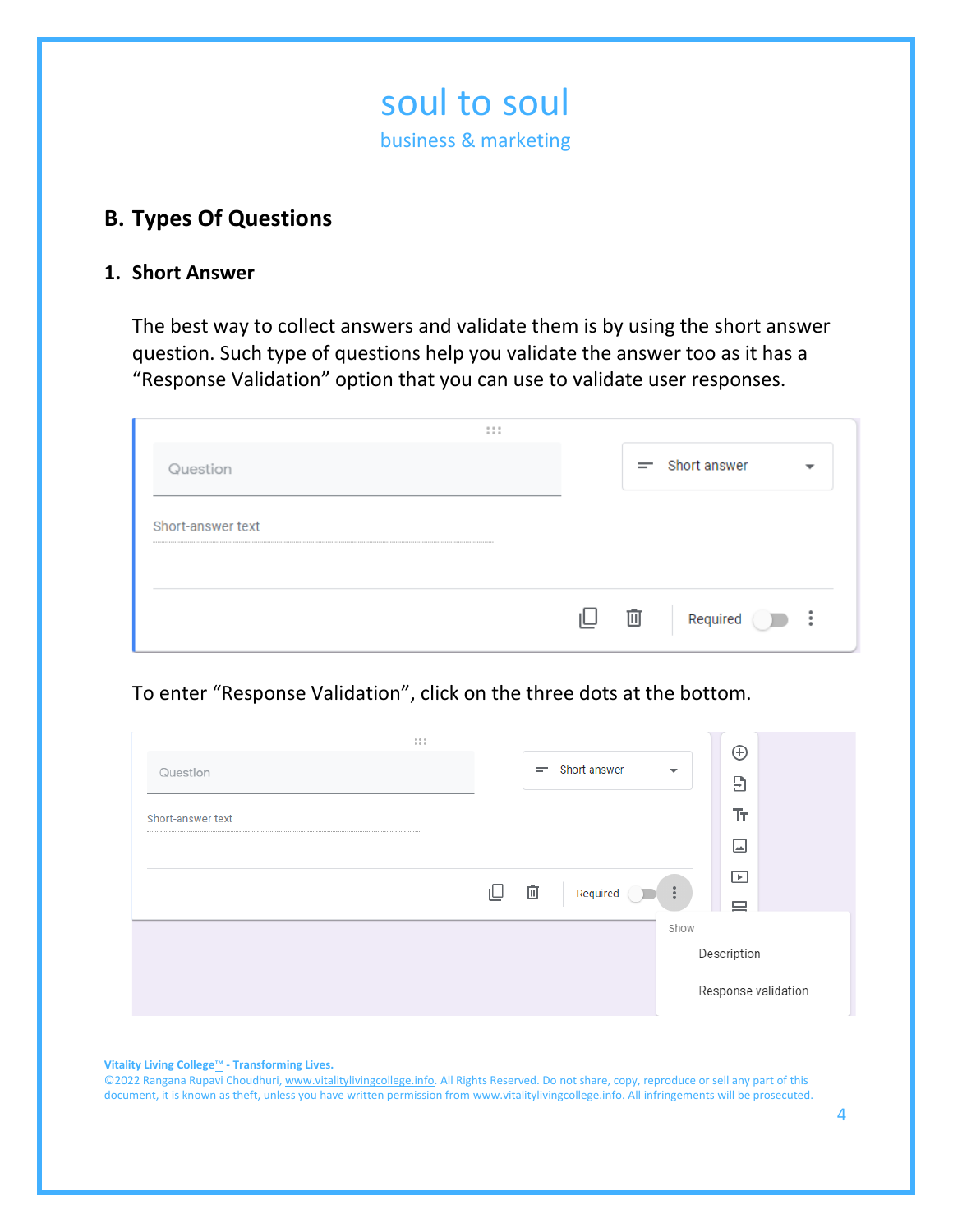

## You can validate the user's answer by setting it up.

|                   |                          |              | 0.0.0<br>0.0.0 |                          |   |                  |                |
|-------------------|--------------------------|--------------|----------------|--------------------------|---|------------------|----------------|
| Question          |                          |              |                |                          |   | $=$ Short answer |                |
| Short-answer text |                          |              |                |                          |   |                  |                |
| Number            | $\overline{\phantom{m}}$ | Greater than | $\mathbf{v}$   | Number Custom error text |   |                  |                |
|                   |                          |              |                |                          | 画 | Required         | $\ddot{\cdot}$ |

You can validate these types of data:

- Number
- Text
- Length
- Regular expression

|                    |              | 111                      |                          |    |                  |                          |
|--------------------|--------------|--------------------------|--------------------------|----|------------------|--------------------------|
| Question           |              |                          | احدا                     |    | $=$ Short answer | $\overline{\phantom{a}}$ |
| Short-answer text  |              |                          |                          |    |                  |                          |
| Number             | Greater than | $\overline{\phantom{a}}$ | Number Custom error text |    |                  |                          |
| Text               |              |                          |                          |    |                  |                          |
| Length             |              |                          |                          | 一面 | Required         | $\ddot{\cdot}$           |
| Regular expression |              |                          |                          |    |                  |                          |

**Vitality Living College**™ **- Transforming Lives.**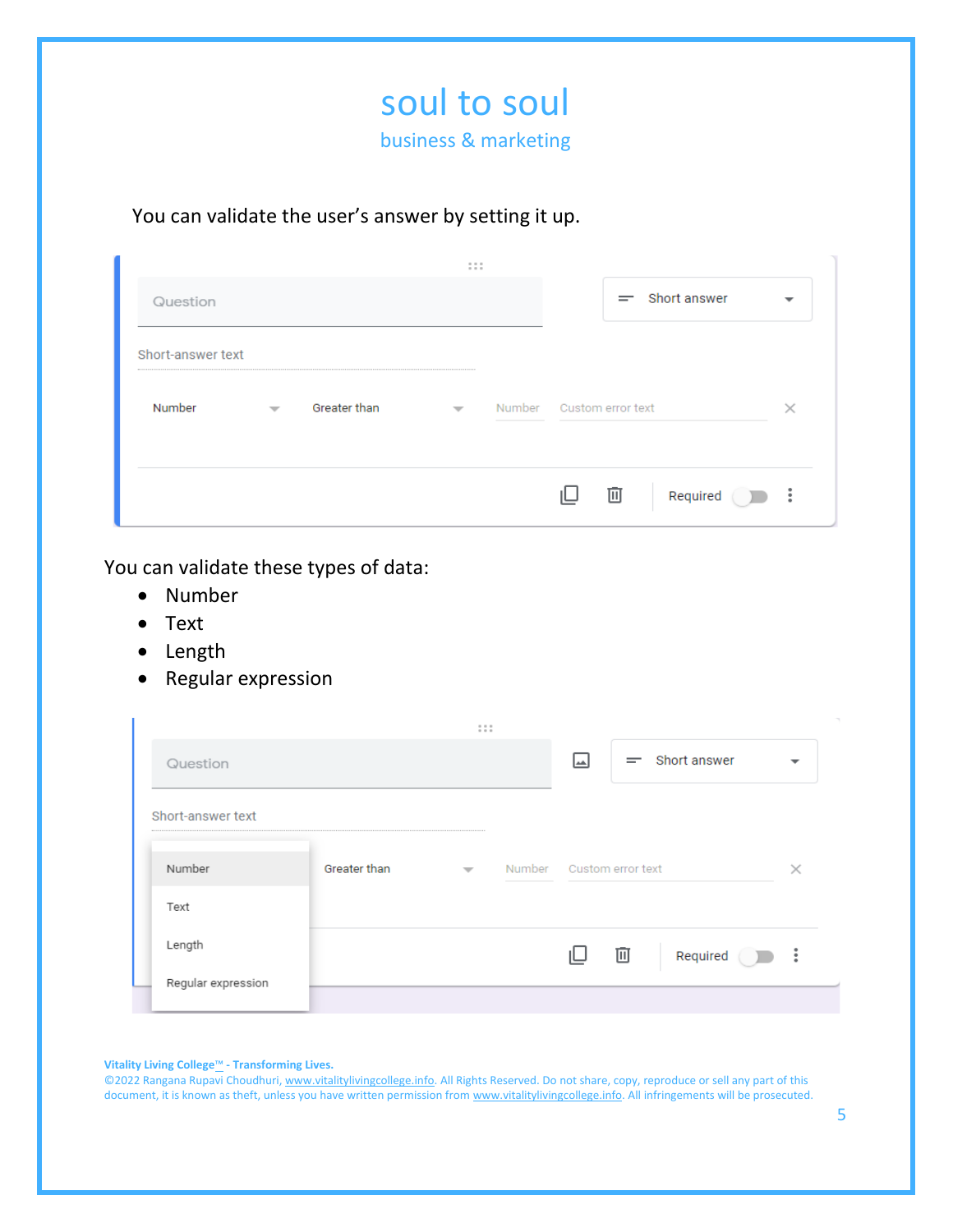## **2. Paragraph**

The Paragraph question type is used when you are expecting a longer text from the users. It can contain more than one paragraph.

| 1.1.1<br>Question |       |     | $\equiv$ Paragraph | ᠊ |  |
|-------------------|-------|-----|--------------------|---|--|
| Long-answer text  |       |     |                    |   |  |
|                   |       |     |                    |   |  |
|                   | II. I | 一面一 |                    |   |  |

You can also use answer validation, the same as on the short answer question type, but with limited options. You can only use validation for length and regular expression.

|                    | 0.0.0<br>0.0.0                                          |               |     |
|--------------------|---------------------------------------------------------|---------------|-----|
| Question           |                                                         | ≡ Paragraph   |     |
| Long-answer text   |                                                         |               |     |
| Length             | Minimum character count volume Number Custom error text |               |     |
| Regular expression |                                                         |               |     |
|                    |                                                         | 画<br>Required | - 3 |

**Vitality Living College**™ **- Transforming Lives.**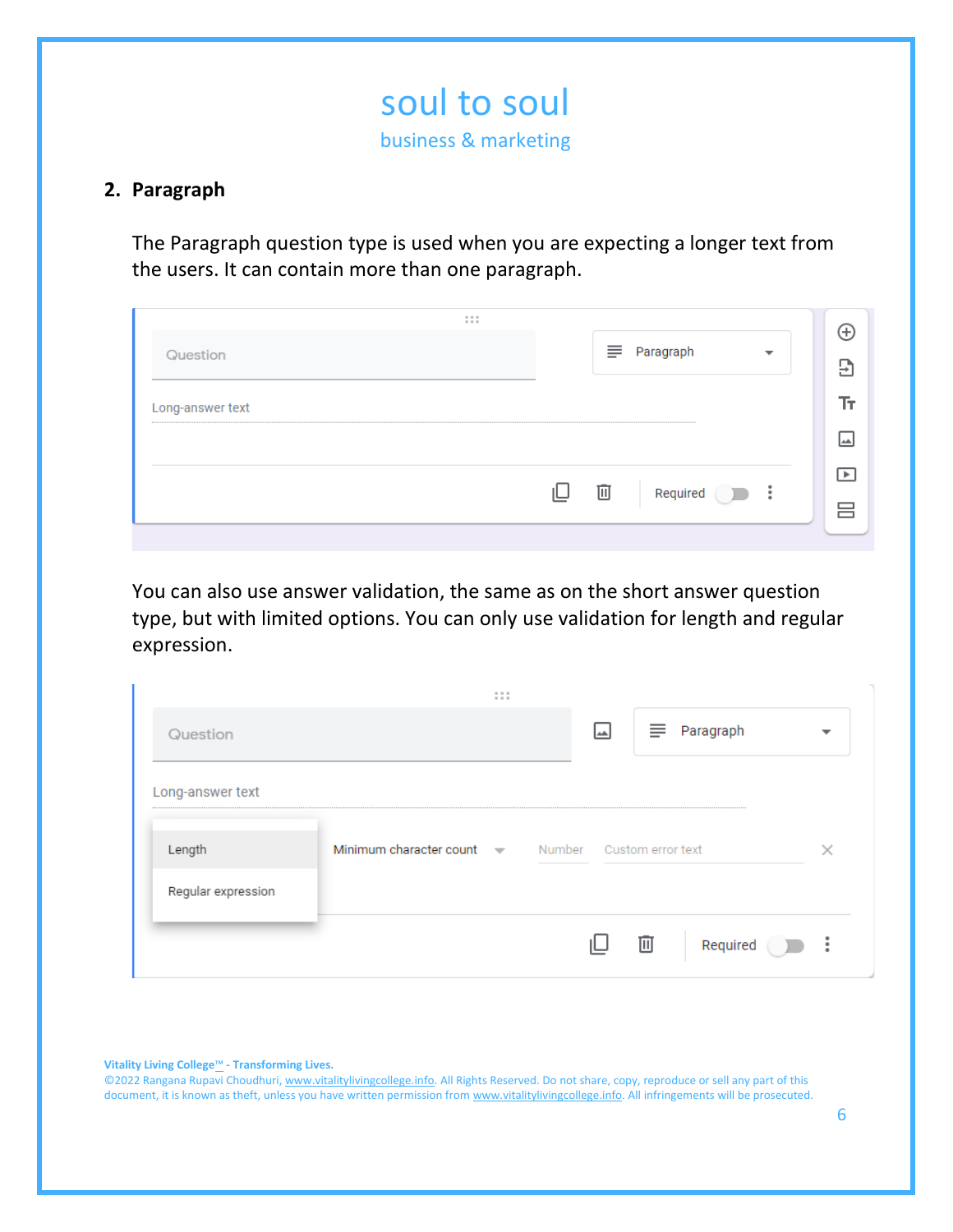## **3. Multiple Choice Question**

This is the default option in Google Forms. You can choose MCQ from the list and add as many options as you wish to by clicking on Add Option.

|            | 1.11      |                                                                                    |
|------------|-----------|------------------------------------------------------------------------------------|
| Question   | $\bullet$ | Multiple choice<br>$\odot$<br>$\overline{\phantom{a}}$<br>$\overline{\phantom{a}}$ |
| Option 1   |           | $\times$                                                                           |
| Option 2   |           | $\times$                                                                           |
| Option 3   |           | $\times$                                                                           |
| Other      |           | $\times$                                                                           |
| Add option |           |                                                                                    |
|            |           |                                                                                    |
|            |           | 画<br>$\frac{1}{2}$<br>ப<br>Required <sup>1</sup>                                   |

#### **4. Checkboxes**

This question type is similar to the multiple-choice question type, but instead of selecting only one answer, you can select multiple answers.

| $\begin{array}{ccccc} 0 & 0 & 0 \\ 0 & 0 & 0 \end{array}$ |    |              |                            |   |
|-----------------------------------------------------------|----|--------------|----------------------------|---|
| Question                                                  | ها | $\checkmark$ | Checkboxes                 | ▼ |
| Option 1                                                  |    |              |                            |   |
| Add option or Add "Other"                                 |    |              |                            |   |
|                                                           |    |              |                            |   |
|                                                           | ⊍  | 画            | Required $\qquad \qquad$ : |   |

#### **Vitality Living College**™ **- Transforming Lives.**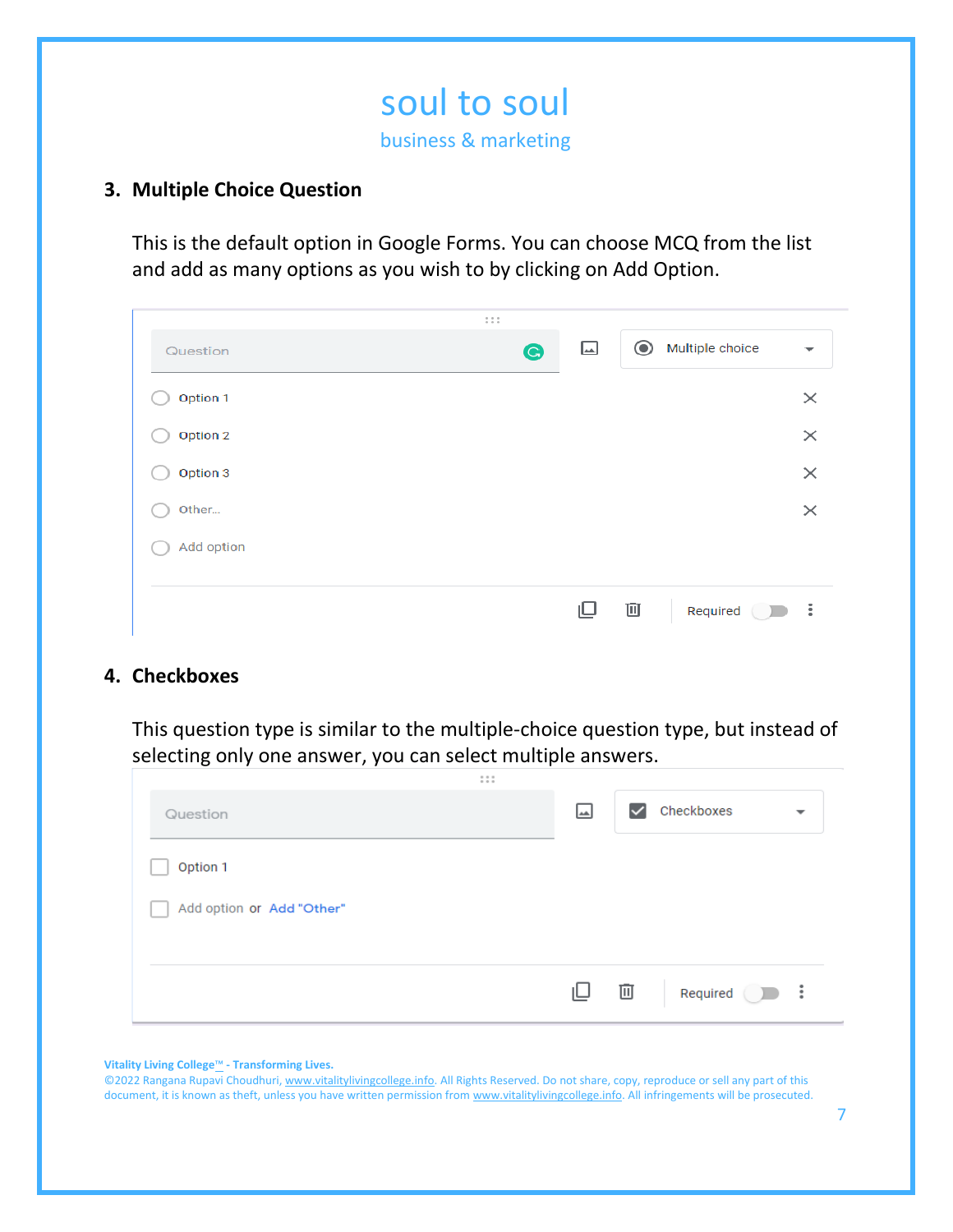

### **5. Dropdown**

This question type is more like a multiple-choice question type, but instead of displaying all the options, it displays a dropdown list with all the options. You can use this type of question over multiple choice question type if you have a lot of options and you want to save space.

|               | 1.1.1 |                  |                       |   |
|---------------|-------|------------------|-----------------------|---|
| Question      |       | o                | Drop-down             | ᅮ |
| 1. Option 1   |       |                  |                       |   |
| 2. Add option |       |                  |                       |   |
|               |       |                  |                       |   |
|               |       | $\Box$ on $\Box$ | Required $\bigcirc$ : |   |

#### **6. File Upload**

This question type enables users to upload a file with their answers in Google Form. After choosing File Upload, the new window appears as:



**Vitality Living College**™ **- Transforming Lives.**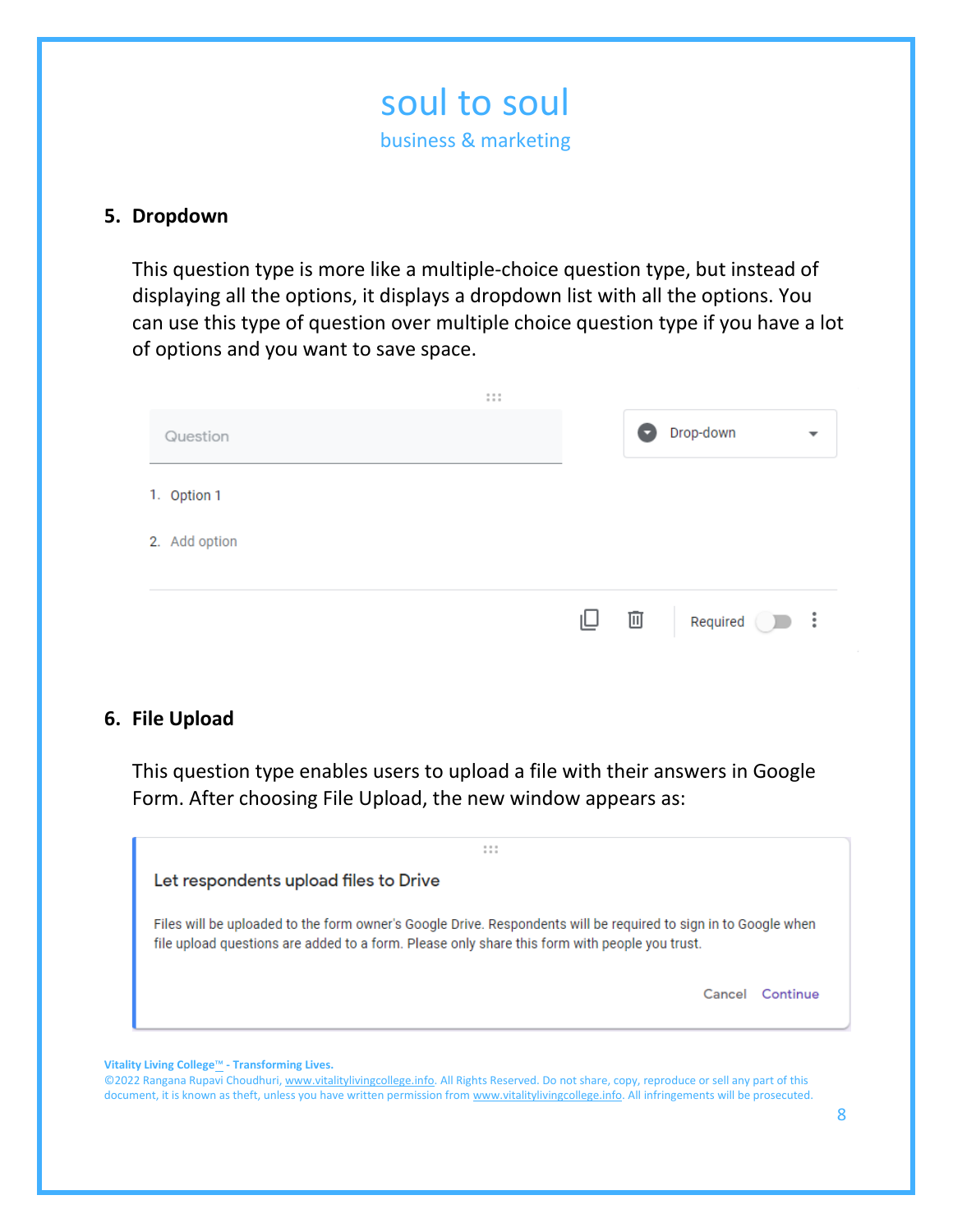

#### Click on Continue.

|                                                  |              | $\begin{array}{ccccc} 0 & 0 & 0 \\ 0 & 0 & 0 \end{array}$ |   |             |                          |
|--------------------------------------------------|--------------|-----------------------------------------------------------|---|-------------|--------------------------|
| Question                                         |              | G                                                         | ك | File upload | $\overline{\phantom{a}}$ |
| Allow only specific file types                   |              |                                                           |   |             |                          |
| Document                                         | Presentation |                                                           |   |             |                          |
| Spreadsheet                                      | Drawing      |                                                           |   |             |                          |
| PDF                                              | Image        |                                                           |   |             |                          |
| Video                                            | Audio        |                                                           |   |             |                          |
| Maximum number of files                          | 1            | $\overline{\phantom{a}}$                                  |   |             |                          |
| Maximum file size                                | 10 MB        | $\overline{\phantom{a}}$                                  |   |             |                          |
| This form can accept up to 1 GB of files. Change |              |                                                           |   |             |                          |
|                                                  |              |                                                           |   |             |                          |

## **7. Linear Scale**

This question type lets your users select a number value in the range defined in the question. This type of question is generally used in measuring the rating level of satisfaction.

**Vitality Living College**™ **- Transforming Lives.**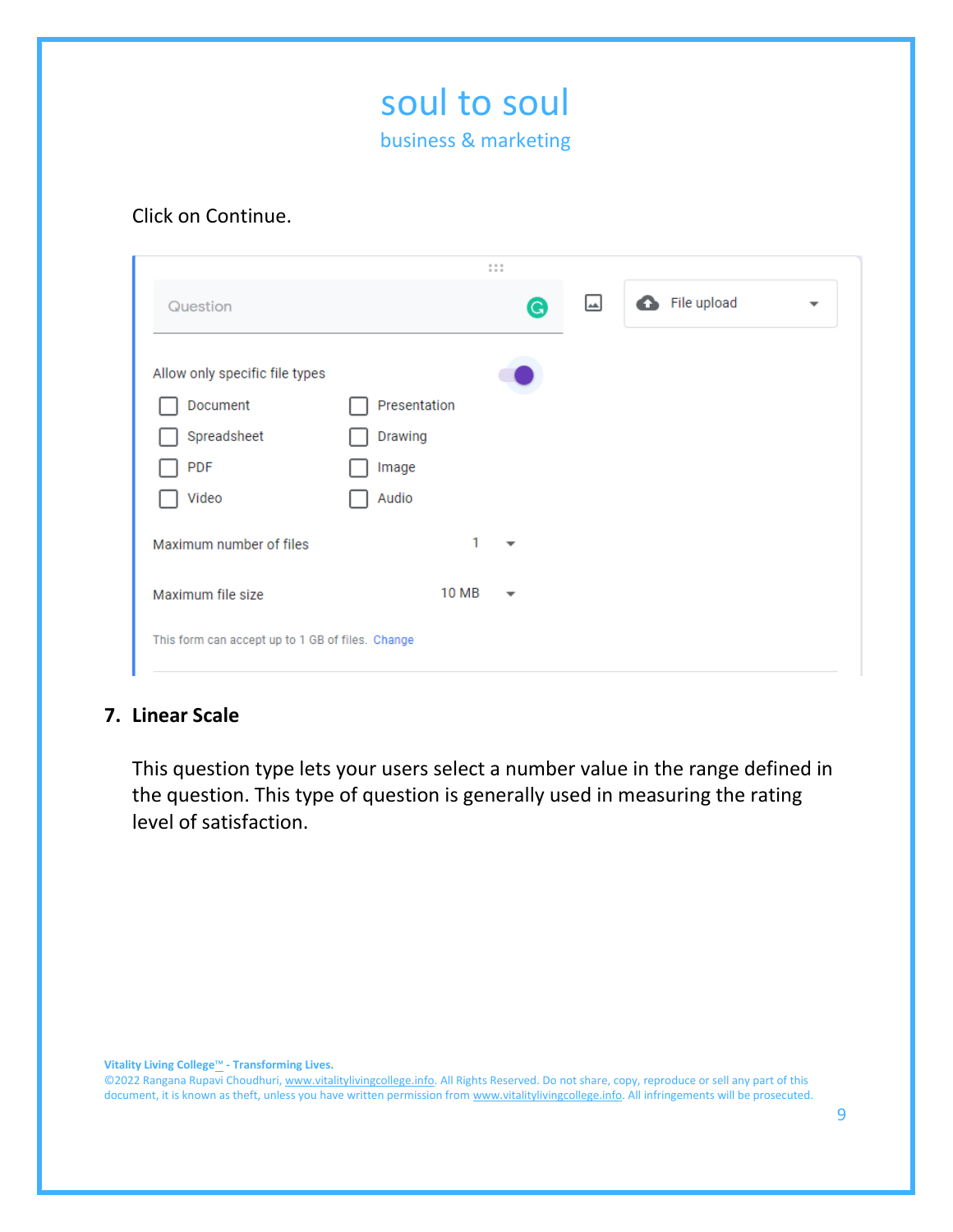| business & marketing                                    |                                                     |
|---------------------------------------------------------|-----------------------------------------------------|
| $\begin{array}{ccc} 0 & 0 & 0 \\ 0 & 0 & 0 \end{array}$ |                                                     |
| G                                                       | Linear scale<br>$- - -$<br>$\overline{\phantom{a}}$ |
|                                                         |                                                     |
|                                                         |                                                     |
|                                                         |                                                     |

#### **8. Multiple Choice Grid**

This is similar to the Linear Scale. The option of Multiple Choice Grid Question helps you to collect more answers in one question. The difference is that the answers are collected as Column names as opposed to numbers in linear scale.

|             | 1.1.1                                              |
|-------------|----------------------------------------------------|
| Question    | ः<br>Multiple-choice grid $\bullet$<br>$\mathbf G$ |
| <b>Rows</b> | <b>Columns</b>                                     |
| 1. Row 1    | Column 1                                           |
| 2. Add row  | Add column                                         |
|             |                                                    |
|             | 画<br>- 3<br>Require a response in each row         |

**Vitality Living College**™ **- Transforming Lives.**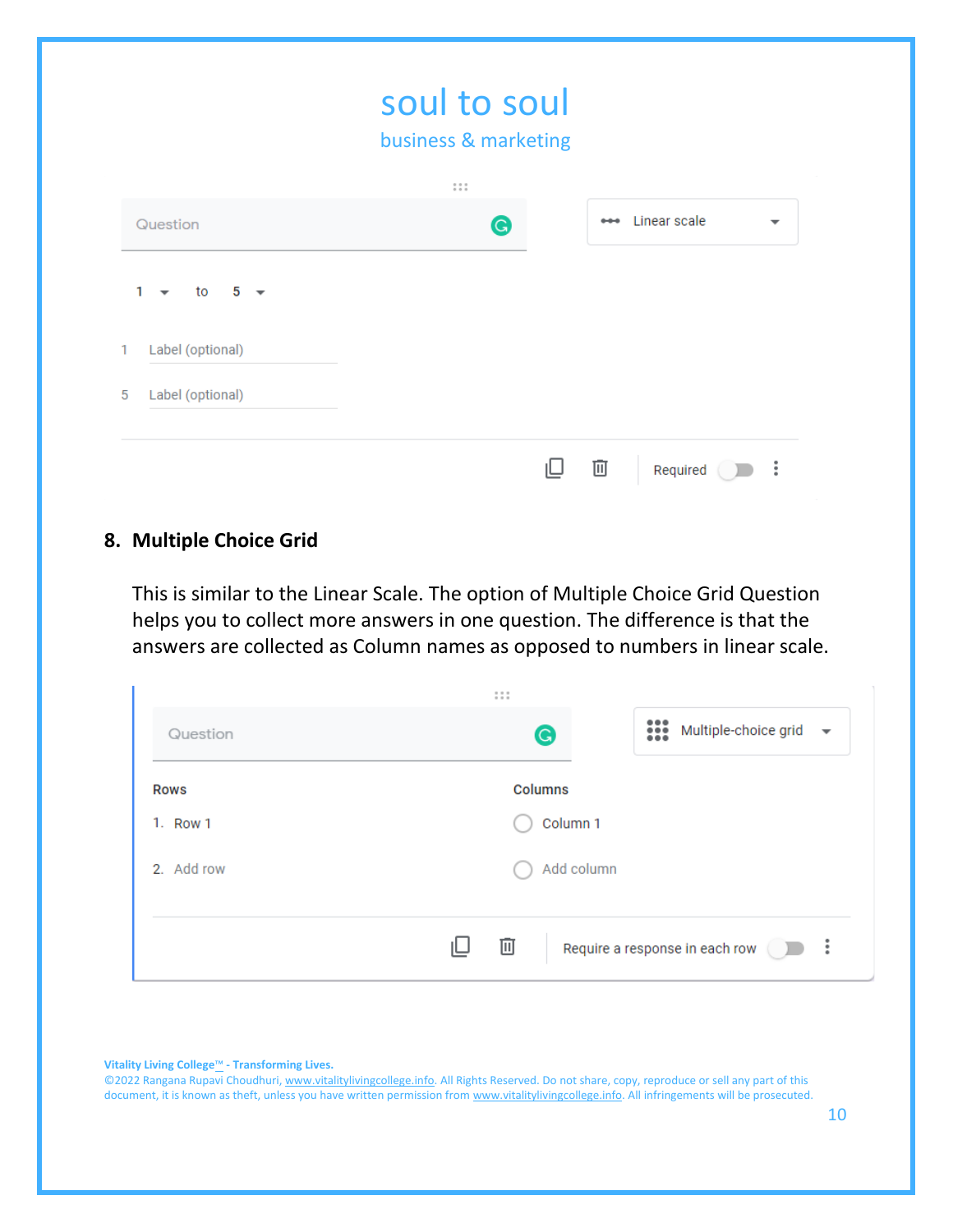## **9. Tick Box Grid**

This question type is similar to the multiple-choice grid type, except over here you can select more than one field for each row.

| $\begin{array}{cccccccccc} 0 & 0 & 0 & 0 \\ 0 & 0 & 0 & 0 \end{array}$ |
|------------------------------------------------------------------------|
| 嶊<br>Tick box grid<br>كا<br>G<br>$\overline{\phantom{a}}$              |
| <b>Columns</b>                                                         |
| Column 1                                                               |
| Add column                                                             |
|                                                                        |
| 画<br>÷<br>Require a response in each row<br>- 11                       |
|                                                                        |

#### **10. Date**

The date question type will enable you to collect the date and time from the user. In the default format, it will only ask for the date, but from the three-dot menu, you can select the option to ask for the time as well.

|                  |      | 1.1.1       |      |      |                                  |
|------------------|------|-------------|------|------|----------------------------------|
| Question         |      | $\mathbf G$ |      | l =l | Date<br>$\overline{\phantom{a}}$ |
| Day, month, year | -a j |             |      |      |                                  |
|                  |      |             | IU – | 画    | Required $\bigcirc$ :            |

**Vitality Living College**™ **- Transforming Lives.**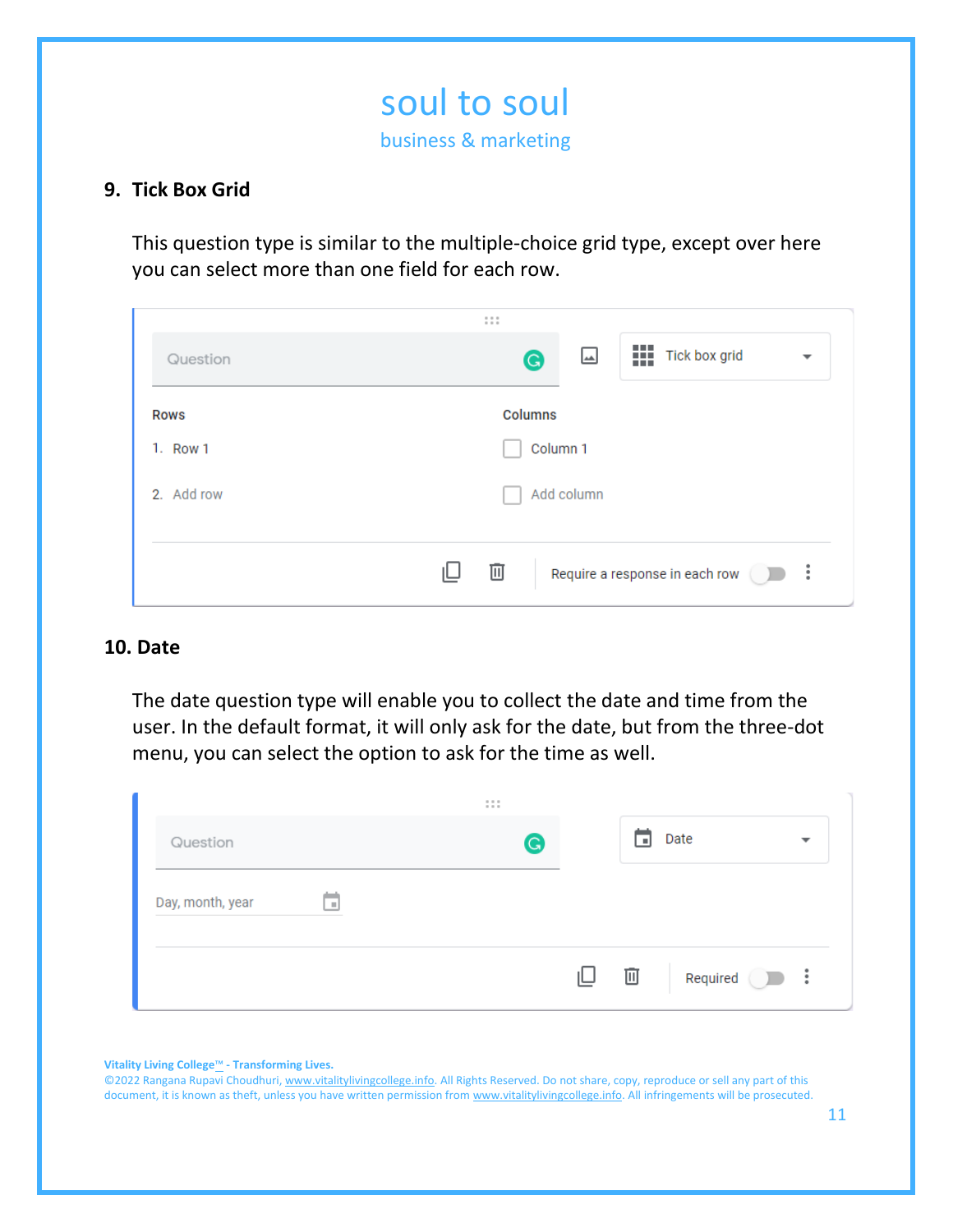|                  |   | soul to soul<br>business & marketing                            |                 |                          |                             |
|------------------|---|-----------------------------------------------------------------|-----------------|--------------------------|-----------------------------|
| Question         |   | $\begin{smallmatrix}0&0&0\\0&0&0\end{smallmatrix}$<br>$\bullet$ | 茼<br>Date       | $\overline{\phantom{0}}$ | $\oplus$<br>Э               |
| Day, month, year | ö |                                                                 |                 |                          | Tr.<br>⊡                    |
|                  |   | ⊫                                                               | 画<br>Required ( | Show                     | ╔                           |
|                  |   |                                                                 |                 |                          | Description<br>Include time |
|                  |   |                                                                 |                 | $\checkmark$             | Include year                |

# **Let us create a form now:**

Here I will be choosing the Paragraph.

| <b>TRANSFORMATION PROGRAM INTAKE FORM</b><br>for one to one therapy, coaching and wellness sessions |  |
|-----------------------------------------------------------------------------------------------------|--|
| Ques 1: What are your dreams, wishes, prayers and goals? *<br>Long-answer text                      |  |

• If the question entered by you is mandatory, then switch on the "Required" field at the bottom of the question.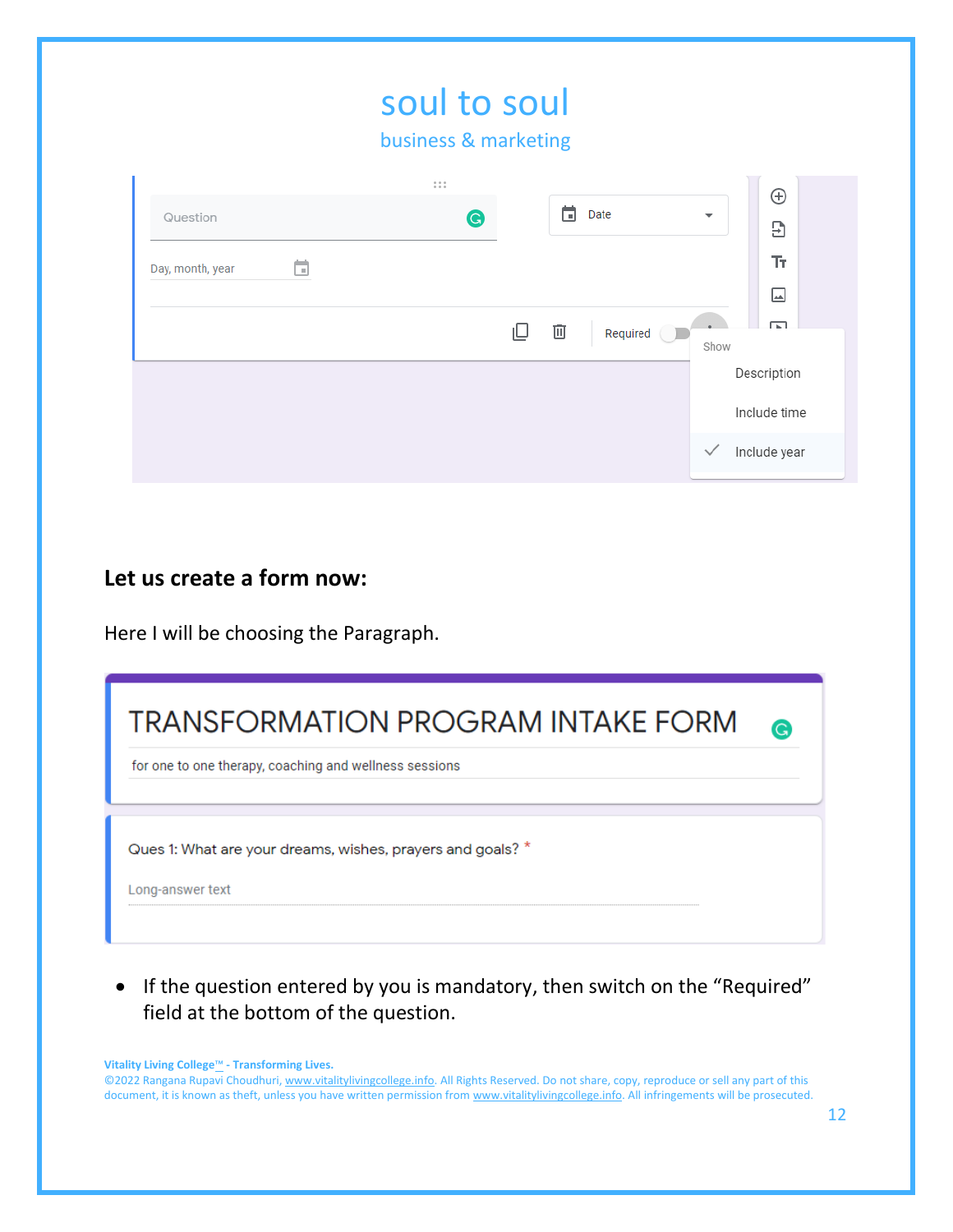|           | soul to soul<br>business & marketing                                                                             |                      |
|-----------|------------------------------------------------------------------------------------------------------------------|----------------------|
| $\bullet$ | Click on the + icon to add a New Question.                                                                       |                      |
|           | <b>TRANSFORMATION PROGRAM INTAKE FORM</b><br>for one to one therapy, coaching and wellness sessions              |                      |
|           | 1.11<br>⊡<br>≡<br>Paragraph<br>Ques 1: What are your dreams, wishes, prayers and<br>$n$ als?<br>Long-answer text | A)<br>Э<br>Ŧт<br>∣୷∣ |
|           | Ⅲ<br>Required                                                                                                    | ஈ<br>吕               |

- You can add as many questions as you wish to.
- After adding all the questions, click on the "Send" button at the top right corner.

| All changes saved in Drive                                                | یو)      | Send |
|---------------------------------------------------------------------------|----------|------|
| Questions<br>Responses                                                    |          |      |
|                                                                           | $\oplus$ |      |
| Ques 9: What are the 3 priorities you want to focus on in this program? * | Э        |      |
| Long-answer text                                                          | Tr.      |      |
|                                                                           | ⊡        |      |
|                                                                           | $\Box$   |      |
| Ques 10: What are your expectations from your coach/trainer? *            | 吕        |      |
| Long-answer text                                                          |          |      |
|                                                                           |          |      |

**Vitality Living College**™ **- Transforming Lives.**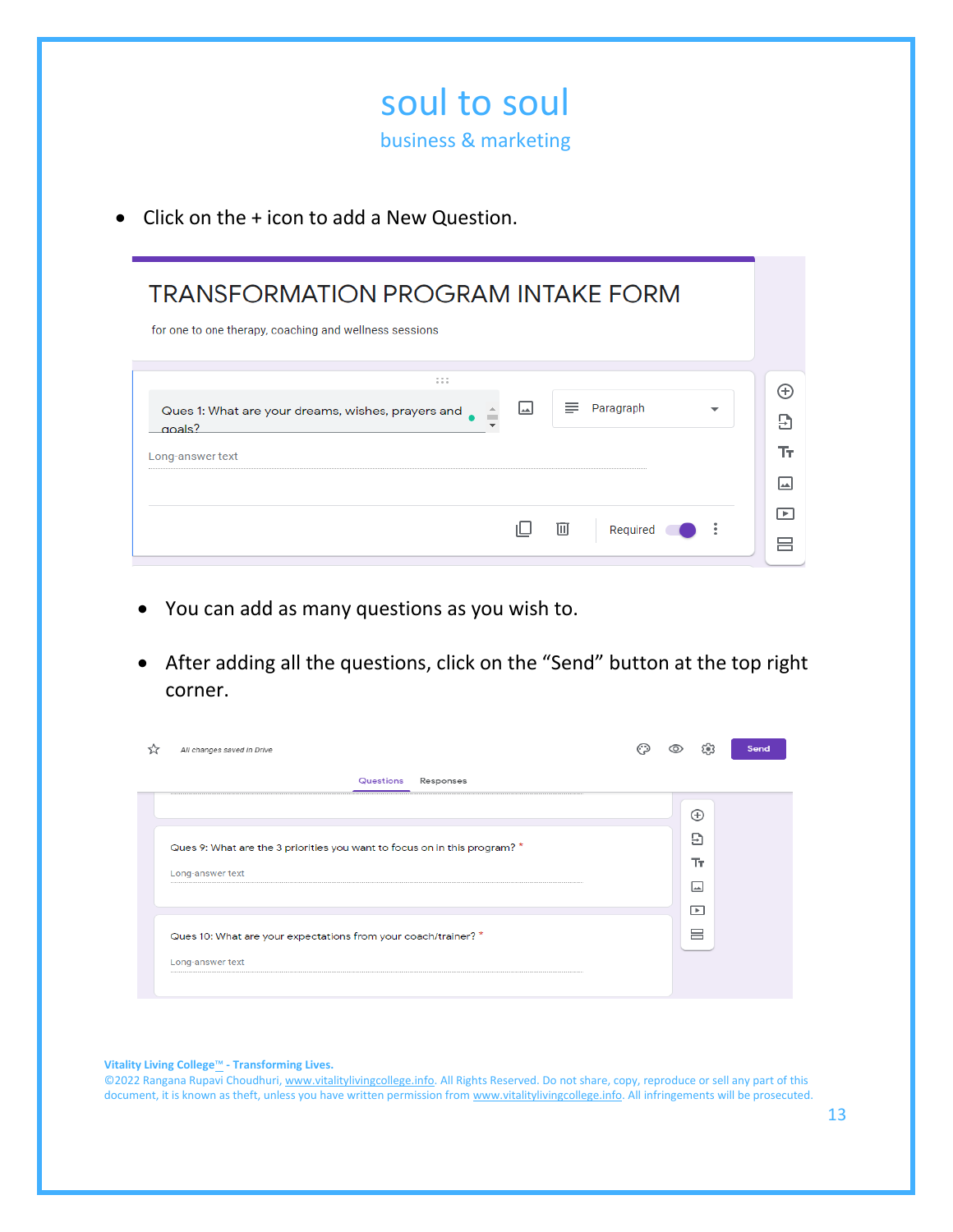# soul to soul

business & marketing

• After clicking on Send, you need to choose how you wish to make your form reachable to your clients. You may send it by email.

| Send form                                      | x              |
|------------------------------------------------|----------------|
| Collect email addresses                        |                |
| $\langle \ \rangle$<br>⊠<br>GD<br>Send via     | n              |
| Email                                          |                |
| To                                             |                |
| Subject<br>TRANSFORMATION PROGRAM INTAKE FORM  |                |
| Message<br>I've invited you to fill in a form: |                |
| Include form in email                          |                |
| <u>A</u> + Add collaborators                   | Send<br>Cancel |

- Enter the email ids and the message that you like to send your form.
- You can also send the form as an attachment.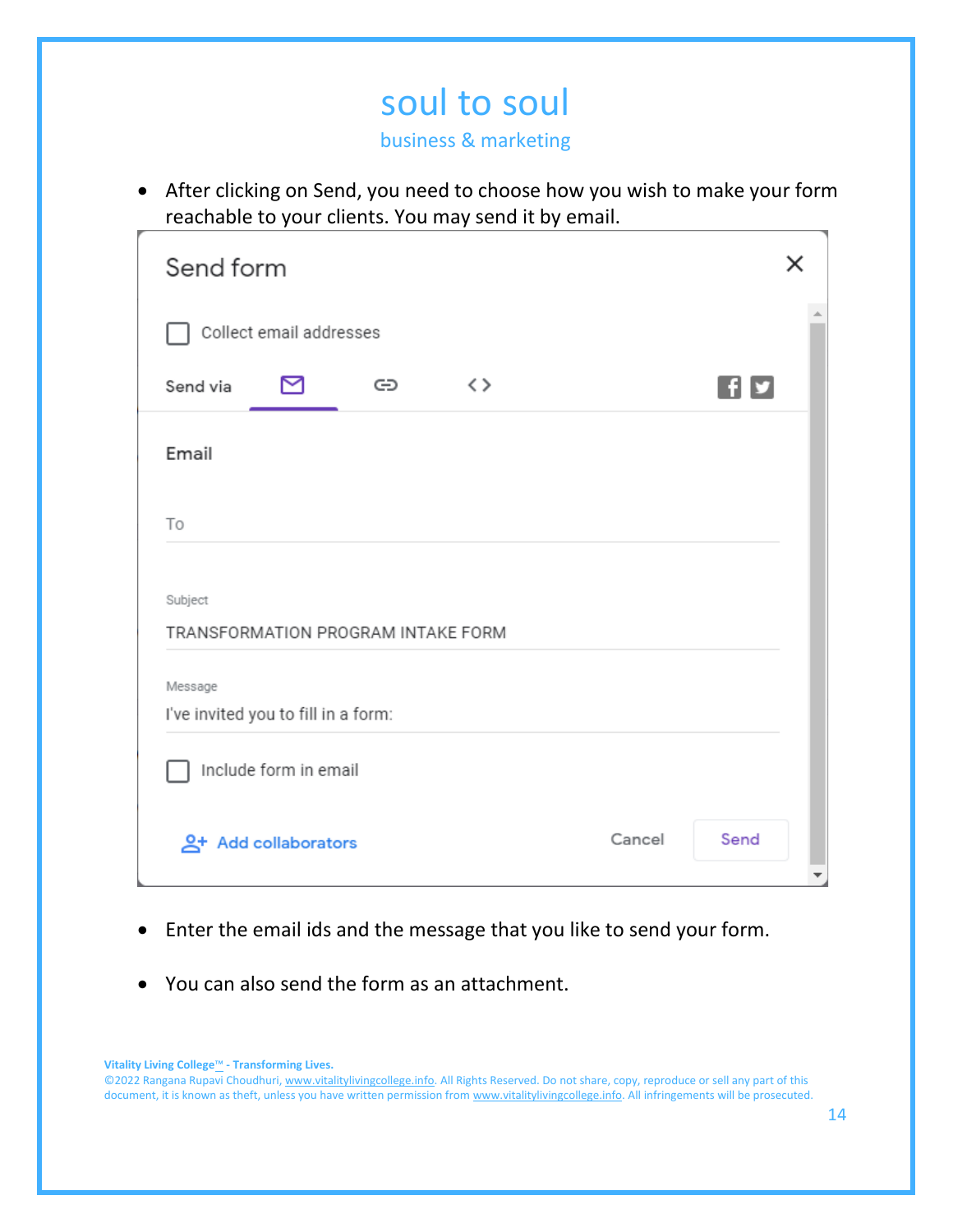# soul to soul business & marketing  $\times$ Send form Collect email addresses 罓  $F$ Send via ⊕  $\langle \rangle$ Link https://docs.google.com/forms/d/e/1FAIpQLSfLhXZWDKHpBKQaJ9rK5ksXKEJmZKI Shorten URL Cancel Copy

• You can copy the URL and share it. You can even shorten the URL if you want to.

| ۳ | Send form   |                                     |    |                     |        | $\times$ |
|---|-------------|-------------------------------------|----|---------------------|--------|----------|
|   |             | Collect email addresses             |    |                     |        |          |
|   | Send via    |                                     | GĐ | $\langle$ $\rangle$ |        | I fi y   |
|   | Link        |                                     |    |                     |        |          |
|   |             | https://forms.gle/LUtGGJKYZKgwAxA9A |    |                     |        |          |
|   | Shorten URL |                                     |    |                     |        |          |
|   |             |                                     |    |                     | Cancel | Copy     |

**Vitality Living College**™ **- Transforming Lives.**